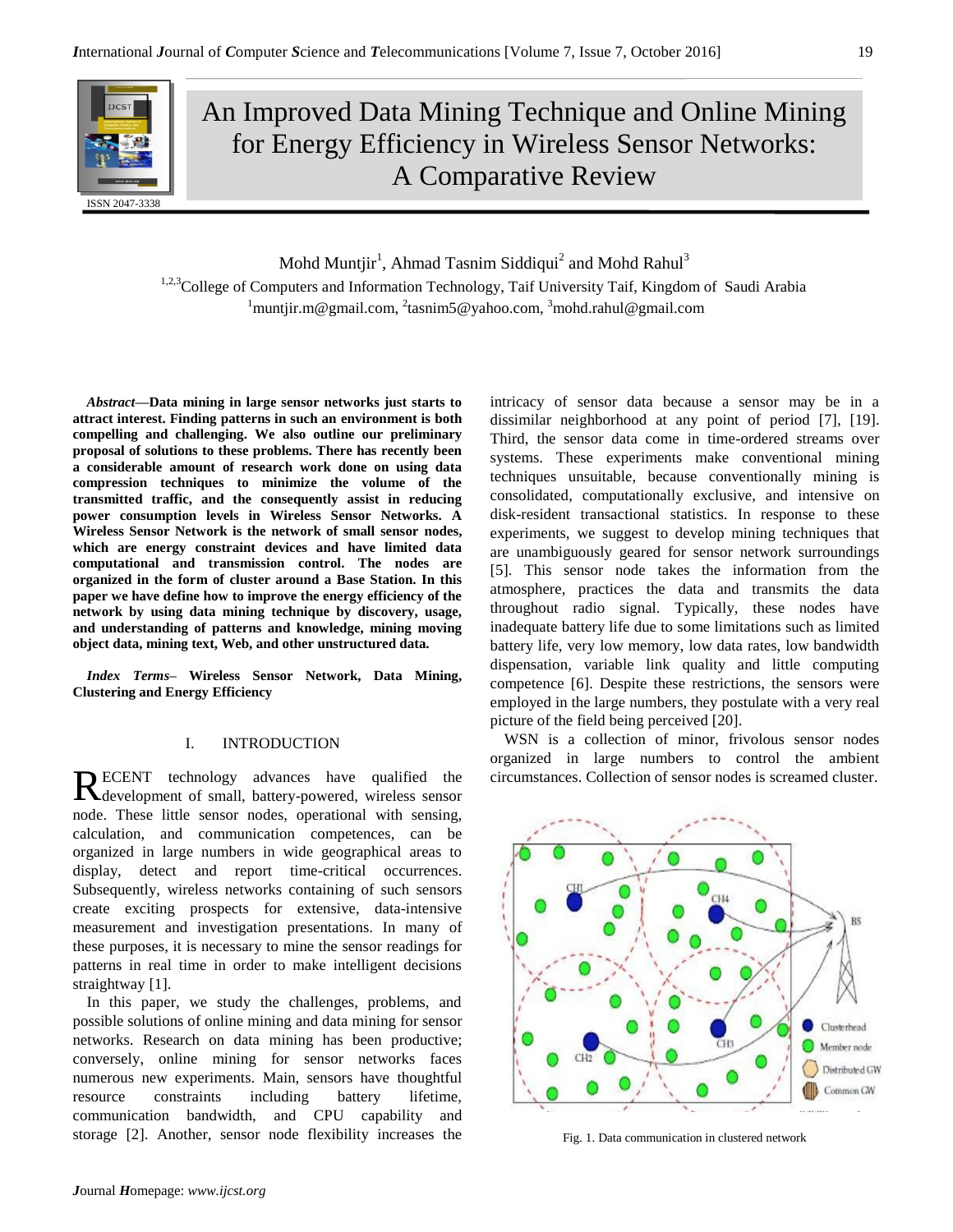Each cluster contains of one or more cluster heads. Since their cluster members the cluster head folds all the statistics. The composed information is routed to the Base Station. The Base Station is a immovable node, which is qualified to receive and transmit the data within the entire system. The number of cluster head selection differs on the number of sensor nodes. Choosing more than one cluster head enthusiastically controls energy depletion.



Fig. 2. Cluster Head

### *A. Clustering in WSN*

The categorized network structure authorize grouping of sensor nodes into cluster and to allocate a particular task to the sensor in the cluster, formerly moving communication to the higher levels. WSN clustering technique helps to accomplish high-energy effectiveness and convince about the long network period. In the categorized manner each cluster has a cluster leader, that supervised the entire cluster node known as cluster head and numerous common sensor nodes are the members of clusters. The CH nodes conduct the data to the sink either straight or via intermediate interaction with other cluster head node. Hence, In order to balance energy ingesting amongst all network nodes, nearby is sequence of cluster head in WSN [10].



Fig. 4. Sink

#### *B. Cluster Support Sensor Networks*

Clustering sensors into the group is more adaptive and wellorganized methodology is adopted for routing and for node communication by many conclusions on sensors energy contemplation [25].



Fig. 3. Cluster -based Sensor network

### C. *Data Mining*

A number of scientists determined the requirement of such need and thus was stood the science of data mining. WSN with large number of sensor nodes are used to observer the sensing arena. Sensor network data-transfer consistency and Sensor node energy competence are the primary design constraints. Particular of the applications may need heterogeneous sensor nodes with dissimilar sensing phenomena or the different hardware features.



Fig. 5. Data Mining

### *Use of Data Mining for Energy Efficiency*

Usually, a sensor node is the small hardware device containing of a sensing unit, and a power unit, along with processing unit, communication unit that are used for detecting, communication resolutions and data administering. This acts as border between the sensor nodes and clients. The individuality of the sensor node lies in its small size and the frivolous. Though, there are lots of restraints such as limits on resources in terms of dynamism, bandwidth computational swiftness, and recollection. Since of these constraints the connections between the sensors are limited to the short distances and low data charges. These sensors are used in extensive range of applications and real time applications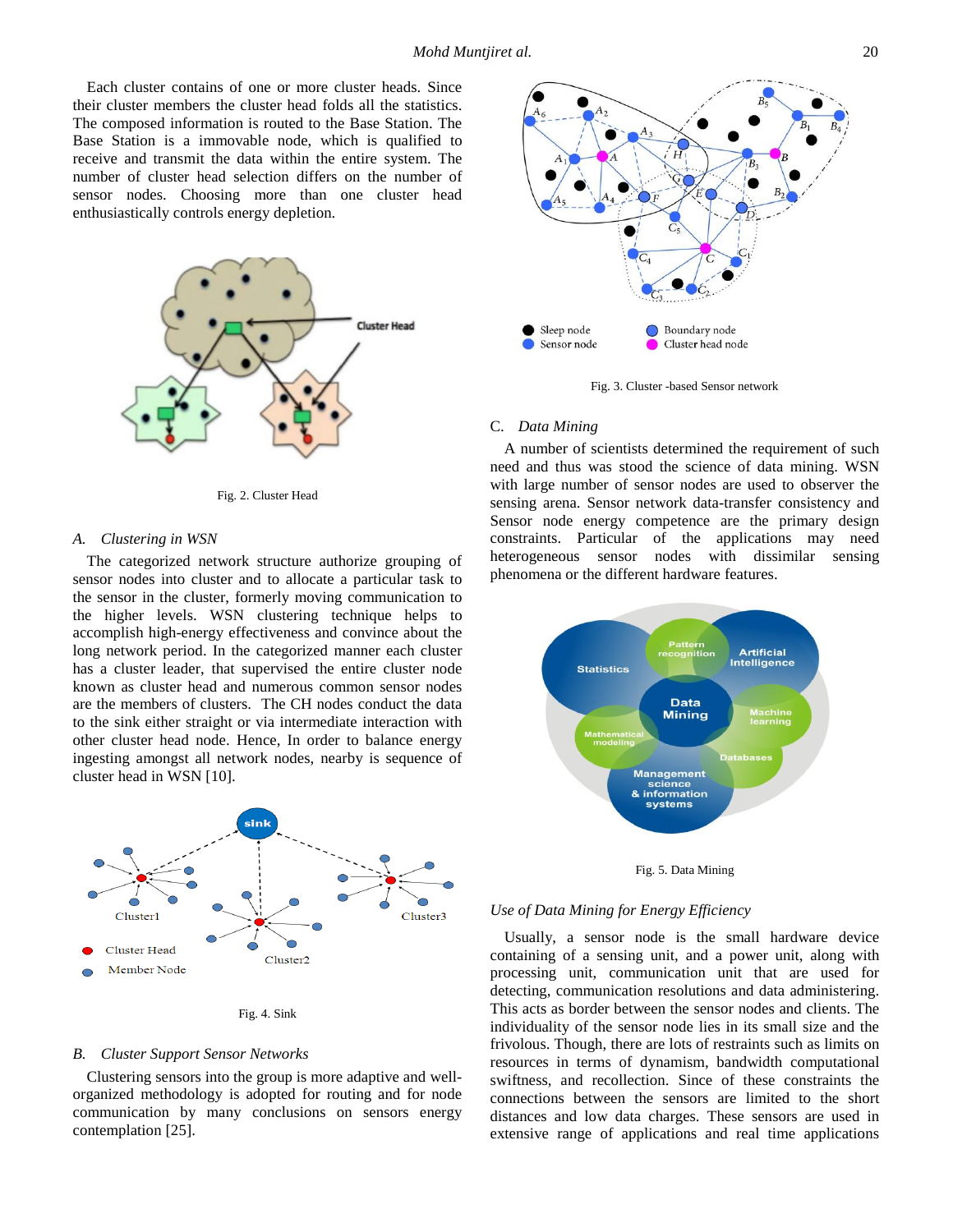such as security perseverance, military presentations, habitat observing, and nuclear power plants. Sensors collect useful information in a timely manner and send to a consolidated node named base station. Although, the data being interpreted into useful knowledge due to their complexity and a lack of operational data analysis procedures.

## *Mining Data from Sensor Networks*

This is particularly true in much technical, business, engineering requests. Sensor networks are finding number of applications in many areas, including smart structures, battlegrounds, and the human physique. Furthermore, sensors must process a constant stream of data in WSN. Data mining in wireless sensor networks is a stimulating part, as the algorithms need to work in embarrassed and extremely demanding atmosphere of sensor networks [37].

The mobility of the nodes, can be controlled or uncontrolled. Further, the relay node with controlled mobility passages with a chosen mobility pattern in the area of reflection, whereas the relay nodes with uncontrolled mobility may track any mobility pattern for their movement in the area of statement. Controlled mobility can increase the enactment of wireless sensor systems in terms of energy depletion and packet delay [33].

## *Energy Saving Models for WSN*

On these days, wireless sensor networks are being used for a fast-growing number of different application fields. Monitoring the sensor network involves the frequent acquisition of measurements from all sensors in WSN. Since sensor data achievement and communication are the main sources of power consumption and sensors are batterypowered, and another important issue in this context is energy saving during data assortment. Thus, the challenge is to prolong sensor lifetime by reducing communication cost and computation energy. Relatively than directly querying all network nodes, only the illustrative sensors are queried by reducing the communication and computation with power costs. Enlarging the lifetime of the network through minimizing the energy is an important challenge in WSN.

Sensors cannot be easily swapped or recharged due to their ad-hoc deployment in menacing environment.

The SeReNe structure is stands for selecting representatives in a sensor Network (SeReNe) are an atmosphere for the empathy of energy saving models to competently query sensor systems. Figure demonstrations the SeReNe framework combined into sensor network construction. From the sink, Sensor nodes regularly obtain queries.

The query is applying by each node over its sensor data and the result refers to the base station by means of a multi-hop data gathering protocol. Previously transmitting the query consequences, the sensor data can be sometimes condensed by compression procedures. SeReNe produces sensor network models by means of two steps: 1) Selection of sensor representatives, and 2) Correlation study.



Fig. 6. Architecture of the SeReNe framework

## II. DESIGN OF ONLINE MINING

In this section, we identify the subsequent three problems of online mining.

## *A. Detection of Sensor Data Irregularities*

This problem is particularly important in the sensor network setting because it can be used to recognize abnormal or interesting events or faulty sensors in WSN. We chance this problem into two smaller difficulties. One is to detect irregular patterns of numerous of sensory attributes and the other to detect irregular sensory data ofa single attribute with respect to time. The irregular multi-attribute pattern detection problem has the hypothesis that there are some normal patterns among multiple sensory characteristics, which is true in some normal marvels. Once these normal patterns are broken anywhere, the irregularity is detected and informed.

#### *B. Detection of Irregular Patterns*

It's proposed a new method named pattern variation discovery to solve this difficulty. This method works in the following four steps: i) Selection of a reference frame.

This frame comprises of the directions with which we want to look for irregularities among multiple sensory features. It is also possible to determine the reference frame that results in a lot of irregularities. Moreover, ii) Definition of normal patterns. Hence,this definition can be models of numerous sensory attributes among multiple attributes. Furthermore, iii) Incremental maintenance of the normal patterns. When a sensor gets a new round of recitations, the normal patterns are accustomed incrementally. The last is, iv) Discovery of irregularity. When a normal pattern is broken at some point along the reference frame an irregularity emerges. Its mean, the pattern variation occurs. The problem then develops to discover the irregular matrix among a set of matrix. An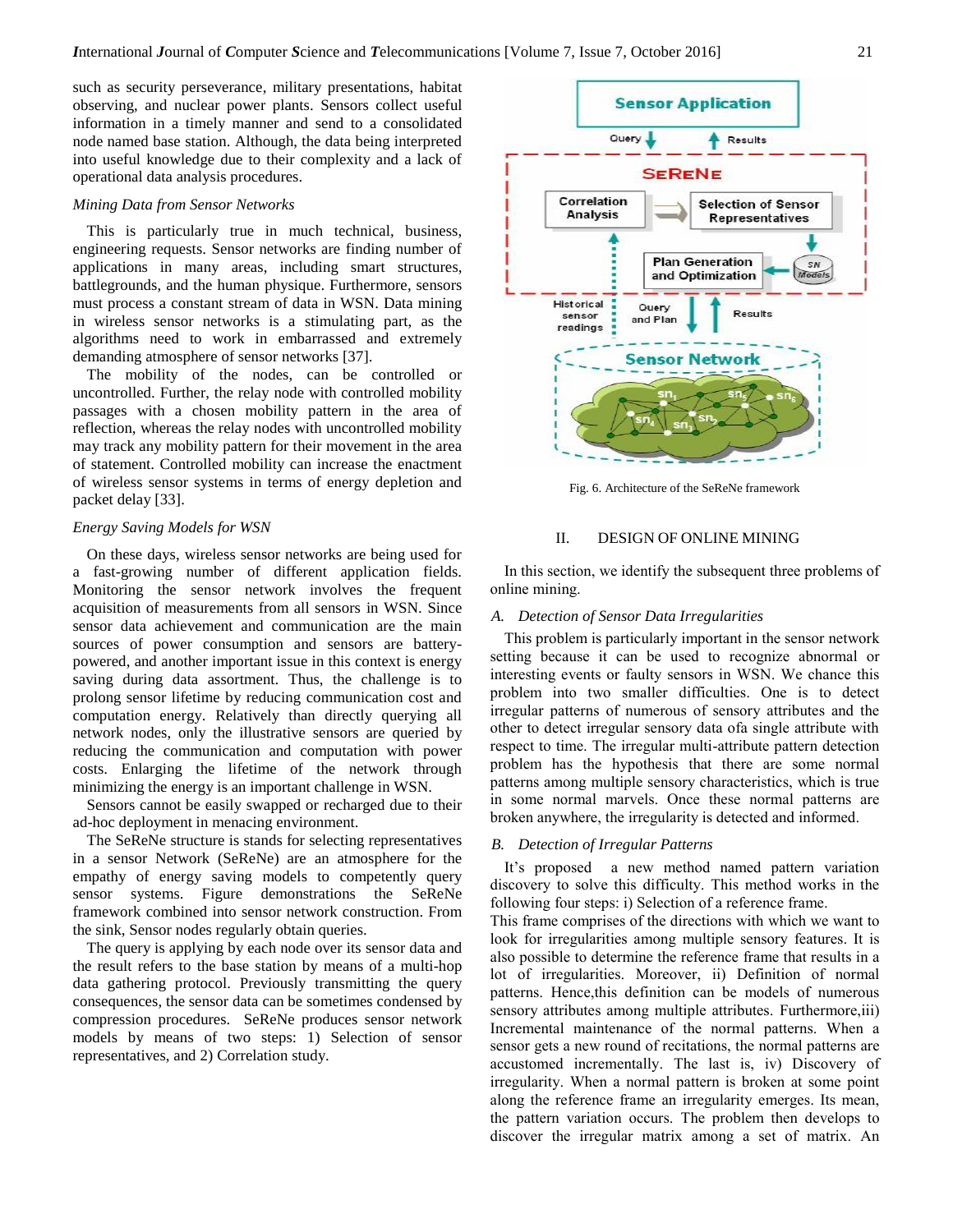irregular matrix signifies that at the resultant time point, the distribution pattern of all the sensory attributes on all the nodes are irregular in sensors. Since our approach involves a lot of comparisons between matrices we propose to use the technique of (SVD) Singular Value Decomposition [4]. SVD is a powerful data decrease and approximation procedure, which removes the useful features of a matrix in matrices [36].

## *C. Detection of Irregular Sensor Data*

We offer to detect irregular single-attribute sensor data with respect to time or space by construction model. For sequential irregularities in sensor data, which we build a model of the sensory data as the readings of a node comes in. Once some reading substantially affects the coefficients of the model then it is identified as an irregularity in WSN [30]. If some readings of a node differ from what the model expects based on the readings of the neighboring nodes, an anomaly is detected. In order to reduce resource ingesting, it may define the neighboring nodes to be those only a single hop away on the network system. As a node moves geologically, the parameters of its model is incrementally accustomed [31].

# *D. Clustering of Sensor Data*

This method works as follows. First onte the cluster the sensor data along each sensor attribute distinctly. All caused clusters form a set of clusters which we call the Cluster Set. Another second, build a bipartite graph G with the Sensor Set and the Cluster Set being the two vertex sets [32].



Fig. 7. Multi-dimension clustering

Additionaly, the role of a illustrative node can be rotated among the nodes in one group for load assessment [35].

## *E. Discovery of Sensory Attributes Correlations*

Here its being treat readings of each sensory attribute as a data stream i.e. a sequence of data items xi at the order number i. Furthermore, as we are involved in correlation between data changes of various sensory attributes, we replace each sensory data value xi with its difference from its former data item, and  $\Delta i = x\mathbf{i} - x\mathbf{j} - 1$ . Hence, a time series of sensor data is characterized as a sequence of ∆i. Let S1, ...,

Sm-1, and Sm be a collection of m sensor data streams, repersents to each for one feature. Thus,one way of representing these data streams is to use a matrix A with time points and attributes being row and column index. Furthermore, we can then collect data by correlated attributes or correlated time points [24], [26] in this matrix systems. Recall that we propose to use the technique Singular Value Decomposition for matrix reduction in pattern variation discovery in WSN [35]. Hence, this technique can also be used to discover the best subspace that identifies the strongest linear correlations in the fundamental data set [10]. Moreover, (Singular Value Decomposition) SVD efforts to recognize similarity patterns of related values in the A matrix and the similarity of each row with the patterns in pattern variation [4]. Instead, we can consider sensory attributes correlations as inter-transaction association rules [13]. However in the context of a large-scale mobile sensor network, this problem is more complex and stimulating than traditional market basket analysis in WSN [29].

## III. LITERATURE REVIEW

QingquanZhanga et.al. (2009) suggest a novel gradientbased method which uses the statistical methods to evaluate the position of a stationary aim. Mobile nodes can be directed towards the aim using the shortest path.

Xueli Shen et.al. (2011) present the radio propagation path loss and the previous weighted centroid location algorithm is improved. The weighted factor in the algorithm is retrieved, which makes positioning correctness and positioning error of the unknown nodes healthier.

Cesare Alippi et.al.(2009) uses effective energy administration strategies should be include policies for an economic use of energyhungry sensors which become one of the components affecting the network lifetime.

Balasubramaniam Natarajan et.al (2011) develops a novel optimal control theory based formulation of this sensor deployment problem. Manipulating affinity between the problem at the hand and linear quadratic regulator, and an analytical solution is tested and consequent.

Nithyakalyani and S. Suresh Kumar et.al. (2012) presents K-Means Data Relay (KMDR) clustering algorithm for grouping the sensor nodes there by decreasing number of nodes transmitting data to sink node,it intensifies the network performance by reducing the communication directly above. The contribution of K-MDR is to reduce power ingesting; the simulation experimental results show that the time efficiency of the algorithm is accomplished.

Hongbo Jiang, Chonggang Wang et.al (2011) develops an energy-efficient framework for the clustering-based data collection in WSNs by integrating adaptively enabling & disabling prediction structure. The framework is clustering constructed. All sensor nodes are signifying by the cluster head in the cluster and collects data values from all of them. Furthermore, to the realize prediction techniques efficiently in WSN, the author present adaptive scheme to control prediction used in our framework, analyse the presentation trade-off between limiting prediction cost and reducing statement cost, and design algorithms to exploit the profit of adaptive scheme to enable & disable prediction processes.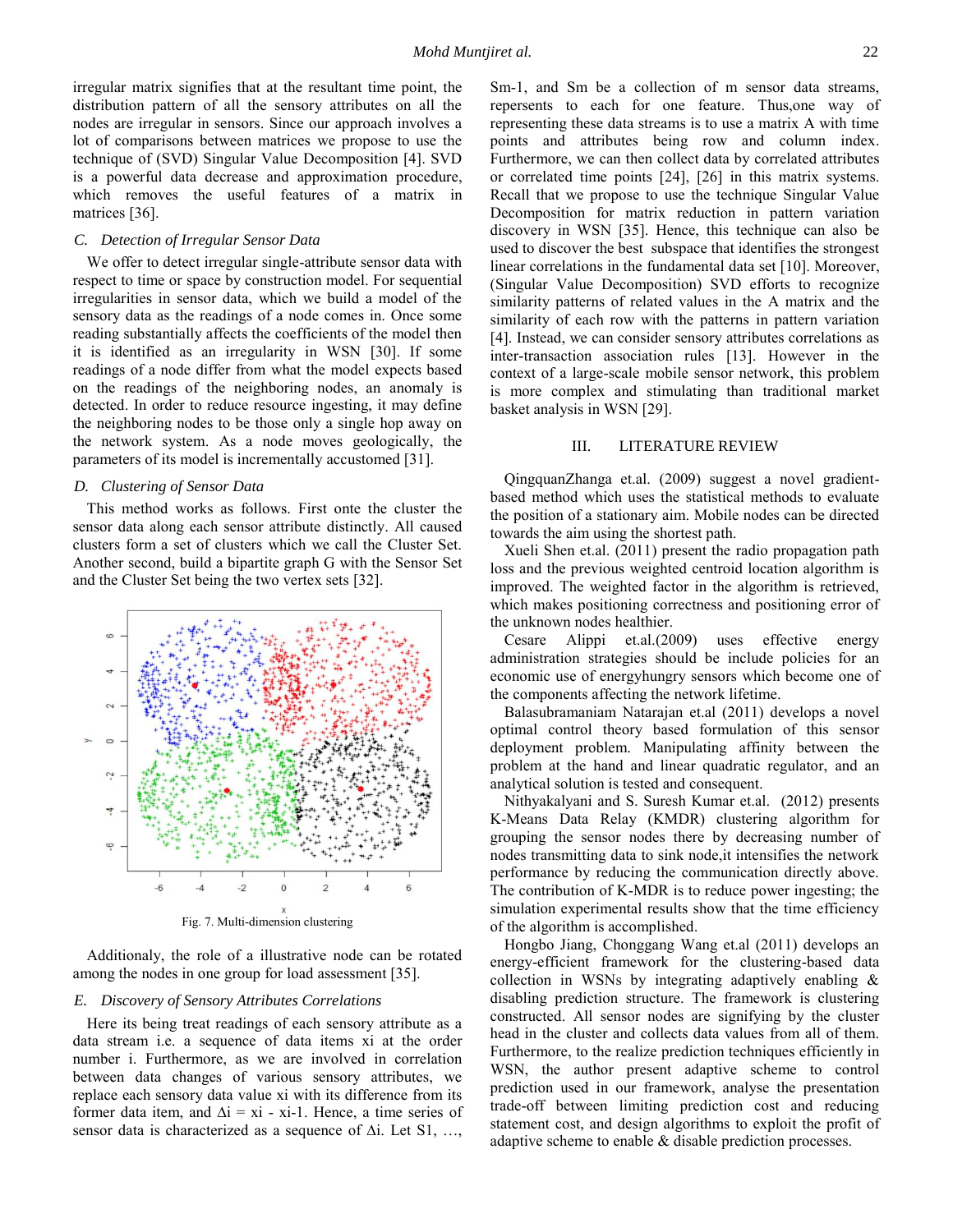V. Karthik et.al.(2013) proposed the data collection method includes deployment of the multiple mobile robots whose goal is to gather data from the nodes whose energy level is below the threshold value. In planned hybrid scheduling and navigation of mobile robots justified by both the amalgamation of location and time based approaches with multiple region development.

LuigiCoppolino, SalvatoreD'Antonio et.al. (2013) propose a lightweight and hybrid, distributed Intrusion Detection System for WSN. This Intrusion Detection System uses both anomaly-based and misuse-based detection methods. It improve Central Agent which achieves highly accurate intrusion detection by using the data mining methods, and a number of the Local Agents running lighter anomaly-based detection systems.

M. Vijayalakshmi , V. Vanitha et.al. (2013) proposed Prediction and Clustering methods which use the temporal correlation among sensor data, provide a chance for reducing energy consumption of the continuous sensor data assortment. Hence, it can achieve prolongs and stability network generation. An adaptive scheme is presented which is used to control the prediction and analyse the performance trade-offs between reducing prediction cost and communication cost. Furthermore,design the algorithms to take the benefit of adaptive scheme to enable or disable prediction processes.

Shruti Kukreja, Prof Poonam Dabas et.al. (2015) propose a refine clustering method for improving the network era. Unlike LEACH where the clustering process is based on the random selection of cluster heads the author use k-nearest neighbour (k-NN) to create cluster in the network then the author use local heuristic search technique( search to find CHs). So that minimum energy is consumed in any broadcast [27].

## IV. RELATED WORK

A lot of work has been invented in the areas of sensor networks, data streams and data mining, but little work has been done at the intersection of these parts. [6]. Although, existing sensor databases deficiency support for complex and online mining processes. There is prevalent literature regarding irregularity detection [12], [21].Sensor databases and query processing methods have been proposed for obtaining and managing sensor data in WSNs [14], [15]. There is also initial work on modeling sensor data that includie a distributed model based on kernel density estimators [16] and a distributed regression infrastructure [9]. While the clustering problem has been widely considered [5. Existing sensor network clustering methods [3], [8], [22] largely concern about the distance among nodes and the network topology, and not sensory data. Just, the clustering problem has also been studied in data stream [1], [18]. Furthermore,there is some work on correlated data items [11] with respect to their retrieves in order to improve data convenience in sensor networks. Further, in comparison, we focus on finding out correlations among sensory values in sensors [28]. Moreover,a related problem is identifying correlations among streams [10]. In other hand, there has also been initial work on online analytical processing and mining for data streams [17], [18], [23].

# V. CONCLUSION

Sensor nodes are capable of transmitting and sensing. Sensors collect large amount of data in a highly distributed method. The composed data contain all the information about the area. But sometimes it happens that the users are need only the specific data and rest of information is treated as inappropriate. In future, same can be used to excerpt the desired information from the set of the large data. We have recognized the challenges for online mining and data mining in large-scale mobile sensor network atomosphere. The main apprehension is to satisfy the mining accuracy necessities while maintaining the resource ingesting to a minimum. We provide preliminary deliberations towards solving these problems. Hence,we believe that the patterns discovered can not only enable the applications to gain insight into the sensor data but also be used to tune the system presentation. As future a work, we will careful more about energy-awareness, adaptivity and fault-tolerance of online mining for sensor networks in addition to a further study of our planned methods.

## ACKNOWLEDGMENT

We would like to thank our friends and colleagues, and the university who provided us an efficient support to work on this atmosphere and good infrastructure. We would also like to thank to all the previous researchers who worked very hard and helped others to comprehend the subject of Wireless Sensor Networks System.

#### REFERENCES

- [1] Cesare Alippi, Giuseppe Anastasi, "Energy Management in Wireless Sensor Networks with Energy-hungry Sensors", IEEE Instrumentation and Measurement Magazine,April 2009.
- [2] QingquanZhanga, Gerald E. Sobelmana, "Gradient-based target localization in robotic sensor networks", Pervasive and Mobile Computing" , February 2009.
- [3] Xueli Shen and Huan Zhang\*, "Improvement of Centroid Location Algorithm for Wireless Sensor Networks",International Conference on Computer Science and Information Technology,2011.
- [4] Balasubramaniam Natarajan, Ahmad Ababnah, "Optimal Control-Based Strategy for Sensor Deployment",IEEE transactions on systems, man, and cybernetics ,January2011.
- [5] Hongbo Jiang, Chonggang Wang, "prediction or not? an energy-efficient framework for clustering-based data collection in wireless sensor networks",IEEE transactions on parallel and distributed systems,June2011.
- [6] Nithyakalyani and 2S. Suresh Kumar, "Data Relay Clustering Algorithm for Wireless Sensor Networks: A Data Mining Approach",Journal of Computer Science 8 (8), 2012.
- [7] Luigi Coppolino, Salvatore D'Antonio, "Applying Data Mining Techniques to Intrusion Detection in Wireless Sensor Networks",Eighth International Conference on P2P, Parallel, Grid, Cloud and Internet Computing, 2013.
- [8] V. Karthik, "Region Based Scheduling With Multiple Mobile Robots for Data Collection Strategies in Wireless Sensor Networks", International Journal of Innovative Research in Science, Engineering and Technology,July 2013.
- [9] M. Vijayalakshmi , V. Vanitha, "Cluster based adaptive prediction scheme for energy efficiency in wireless sensor